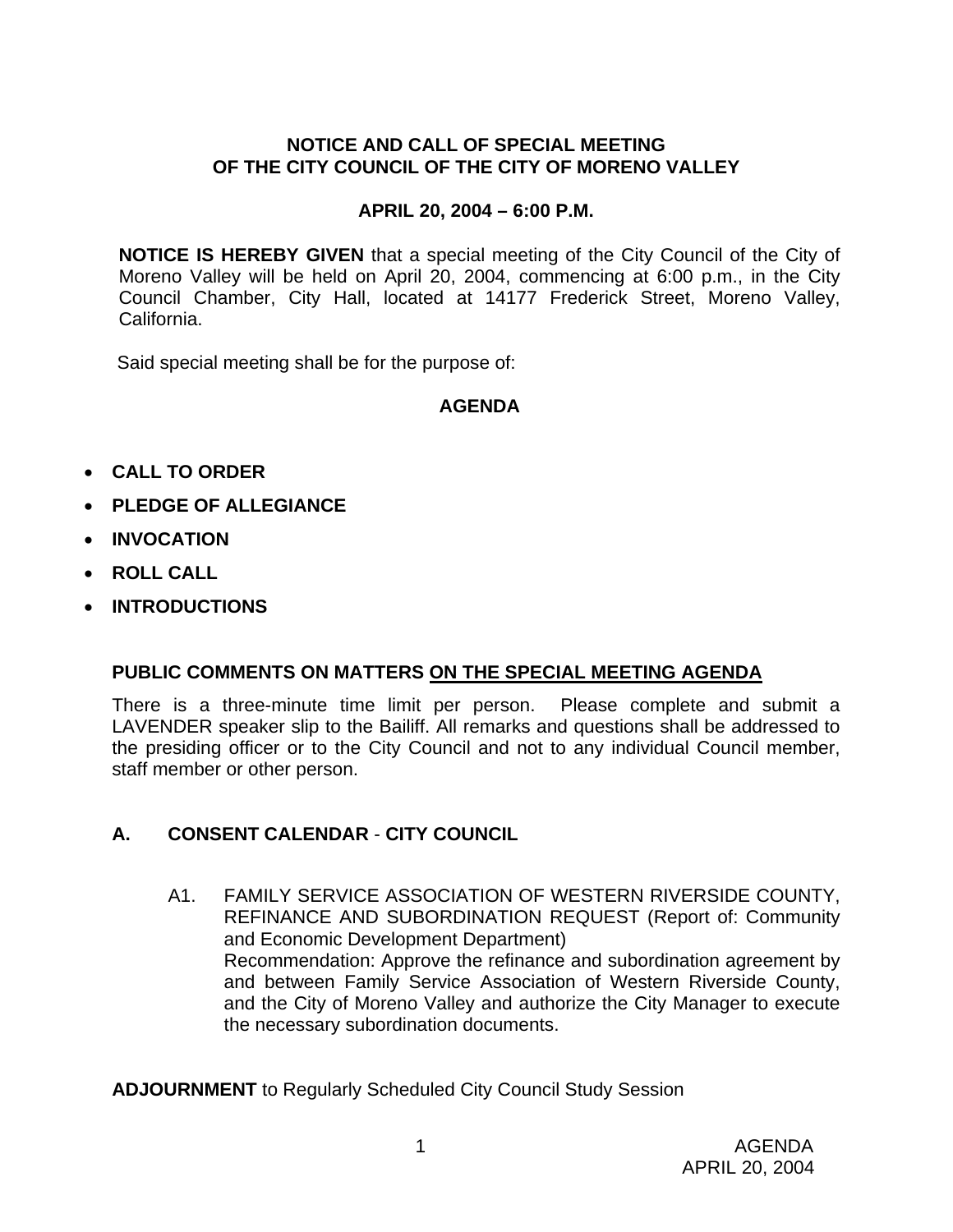#### **AGENDA MORENO VALLEY CITY COUNCIL MORENO VALLEY COMMUNITY SERVICES DISTRICT COMMUNITY REDEVELOPMENT AGENCY OF THE CITY OF MORENO VALLEY STUDY SESSION**

#### **APRIL 20, 2004 – 6:00 P.M.**

or as soon thereafter as the meeting may be called to order following the Special Meeting

- **CALL TO ORDER**
- **ROLL CALL**

### • **PUBLIC COMMENTS ON MATTERS EITHER ON THE AGENDA OR ANY SUBJECT NOT ON THE AGENDA UNDER THE JURISDICTION OF THE CITY COUNCIL**

There is a three-minute time limit per person. Please complete and submit a BLUE speaker slip to the City Clerk. All remarks and questions shall be addressed to the presiding officer or to the City Council and not to any individual Council member, staff member or other person.

- 1. Public Notice Signs (CEDD/10 Min.)
- 2. Charter City Discussion (requested by Batey, Flickinger and Stewart at the 1/28/03 City Council meeting)
- 3. Consideration of Renaming Advisory Committees to Commissions (Requested by Batey and Stewart on 1/27/04) (Assistant City Manager/5 Min.)
- 4. Authorize Request for Proposal Regarding the Sale of the Nason Site (CEDD/5 Min.)
- 5. Signage and Parking at the Former Fire Station 2 Located on Sunnymead Blvd. (Batey and Flickinger) (continued from 3/16/04 Study Session)  $\div$
- 6. Council Recess (City Clerk/5 Min.)
- 7. Discussion Regarding Reporting on Regional Agencies (Assistant City Manager/5 Min.)
- 8. City Council Requests and Communications

(Times shown are only estimates for staff presentation. Items may be deferred by Council if time does not permit full review.)

 $\div$  Oral Presentation only – No written material provided